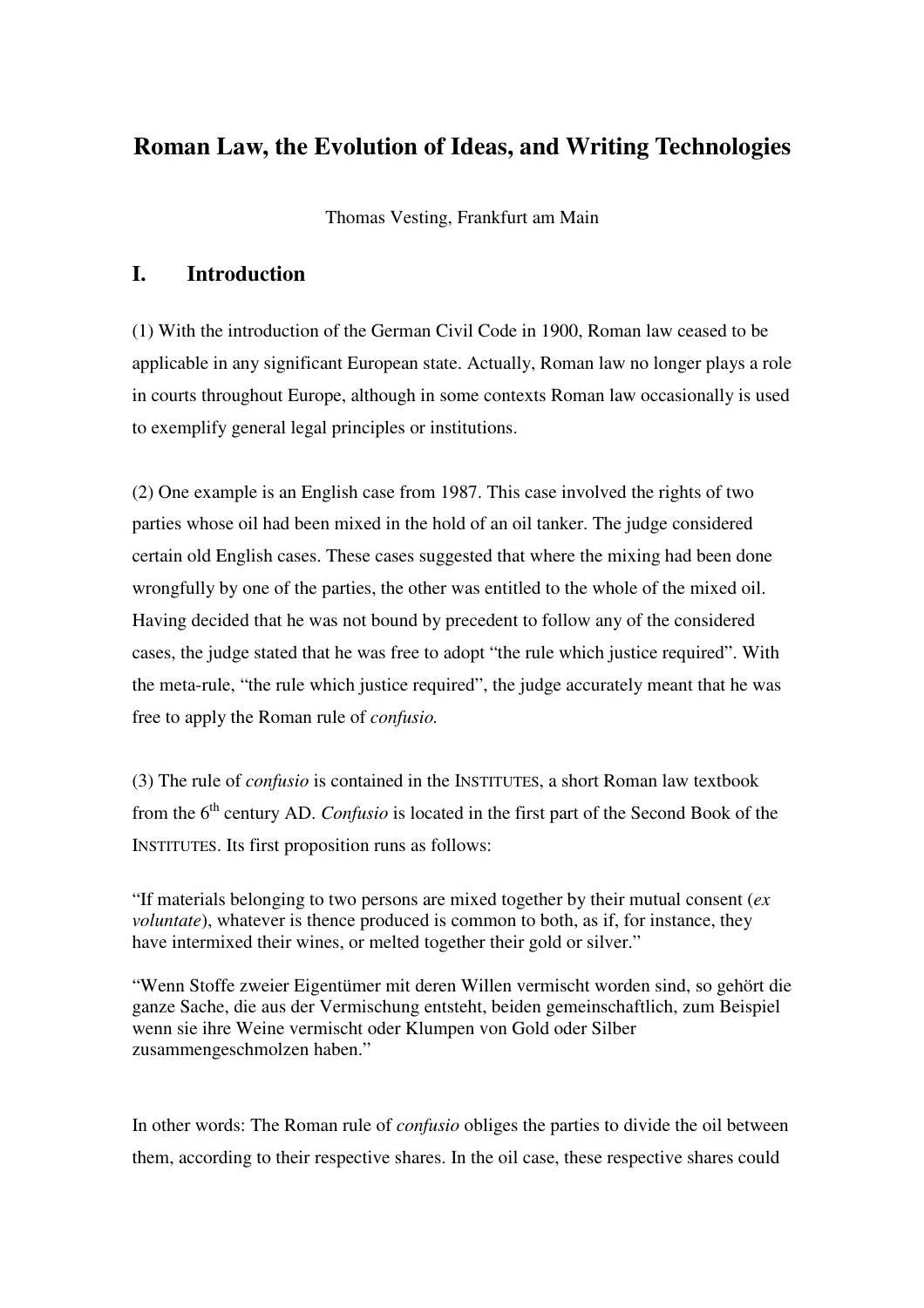be precisely determined. So with the adaptation of the Roman rule of *confusio*, the English judge was capable to deliver the judgement that justice required.

## **II. Corpus iuris and the Digest**

 $\overline{a}$ 

(1) The rule of *confusio* was presumably coined by Gaius, a famous Roman jurist of the  $2<sup>nd</sup>$  century AD. The INSTITUTES themselves survived as a part of an ancient manuscript, a parchment codex, which had come to light in an Italian library towards the end of the eleventh century. This parchment codex reproduced an enormous collection of legal materials that had been compiled more than five centuries earlier under the Byzantine Emperor Justinian in about 534 AD. The compilation was divided into four parts – the CODE, the DIGEST, the INSTITUTES, and the NOVELS. The term that is usually used to designate the entire content of this compilation is Corpus iuris or Corpus iuris civilis.<sup>1</sup>

(2) Of primary importance within the compilation of the Corpus iuris is the Digest. On more than 2000 pages (in a contemporary English translation), the Digest contains a vast conglomeration of the opinions of Roman jurists on thousands of legal propositions similar to the rule of *confusio*. These legal propositions comprise fields like inheritance, family law, property law, contracts, torts and other branches of law governing the legal relationships between Roman citizens, sometimes also covering parts of criminal law, but excluding almost everything else, for instance international law (*ius gentium*). So, when I speak of Roman law I mean municipal law, the law of the city of Rome, *ius civilis*, civil law, the law that later became equivalent with private law.

(3) The legal propositions that the Digest set forth were very often "holdings" in actual cases – like the rule of *confusio*. Others were statements of magistrates, edicts of the so called roman *praetor*, in which these magistrates declared or spoke out the law (*ius* 

<sup>1</sup> This designation, however, is not quite correct: The idea of *one* corpus iuris did not occur before Accursius and the famous GLOSSA ORDINARIA, and the term "corpus iuris" itself was not coined before the invention of the printing press and the first complete edition of the Corpus iuris by Gothofredus, a French jurist and humanist, in 1583.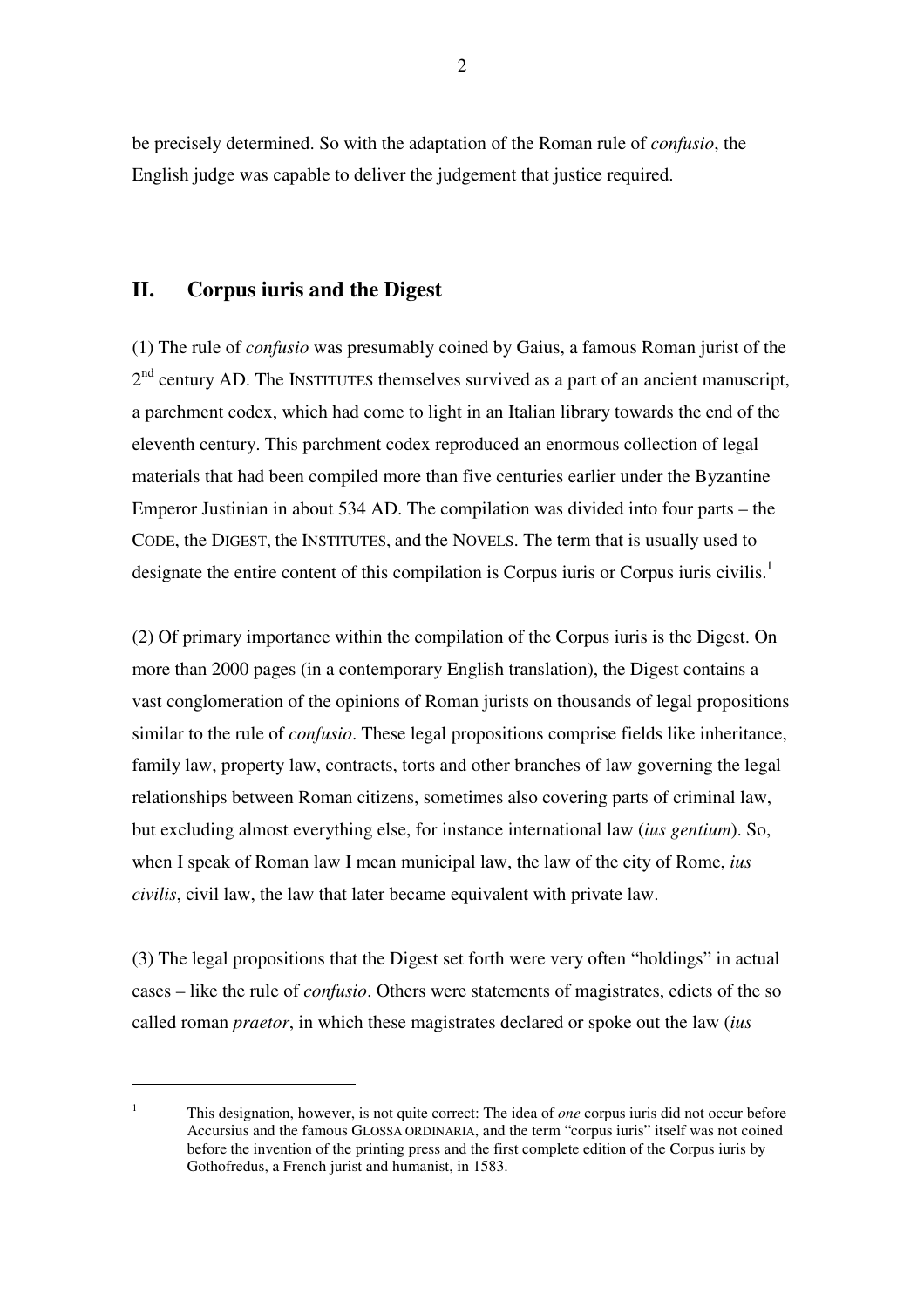*dicere*). At the same time, these edicts gave plaintiffs and defendants an idea of how the magistrate would rule in prospective cases.

(4) In Digest 42.16 we find an example of this reference function of the magistrates' statements. It is a long juristic discussion of the application of an action which is comparable with actions of trespass in common law. In Roman law, actions of trespass were called *interdicta* (Besitzklagen), from *interdicere*, to prohibit some kind of social action by command or imposing a ban.

"The praetor says: 'If you or your slaves have forcibly deprived anyone of possession that he had at that time, I will grant an action (*iudicium dabo*) only for a year, but after the year has elapsed I will grant one with reference to what has [subsequently] come into the hands of him who dispossessed the complainant by force."

"Hat jemand oder ein Sklave jemanden gewaltsam um ein ihm zur fraglichen Zeit gehörende Sachen gebracht, so lasse ich eine Klage nur innerhalb eines Jahres zu, danach aber eine Klage wegen Dingen, die sich der wegen gewaltsamer Aneignung Beklagte [später] angeeignet hat."

(5) The action is then followed by quotations from opinions of various jurists. For instance, on this statement of the praetor, the roman jurist Ulpian is quoted as saying:

"This interdict was established for the benefit of a person who has been ejected by force, as it is perfectly just to come to his relief under such circumstances."

"Diese Besitzklage wurde zugunsten einer Person zugelassen, die gewaltsam vertrieben wurde, denn es ist ja völlig gerecht, daß man ihr unter diesen Umständen einen Rechtsbehelf zubilligt".

(6) The rediscovery of the Digest in the  $11<sup>th</sup>$  and  $12<sup>th</sup>$  centuries was perhaps the most significant accident in the evolution of Roman law. It was this unplanned event that made Roman law so influential in Europe and elsewhere. Justinian's text soon became an object of commentary work by the civil law glossators in the upcoming European universities. Transmitted through the Humanists, Roman law and jurisprudence then had an enormous impact on the development of natural law in the  $17<sup>th</sup>$  century. Later, in the  $18<sup>th</sup>$  and  $19<sup>th</sup>$  centuries, Roman law influenced the codification movement.<sup>2</sup> So, one

It shaped different European Codes, especially as a method of a rational exposition of the legal material. The general part (Allgemeiner Teil) of the German Civil Code, for example,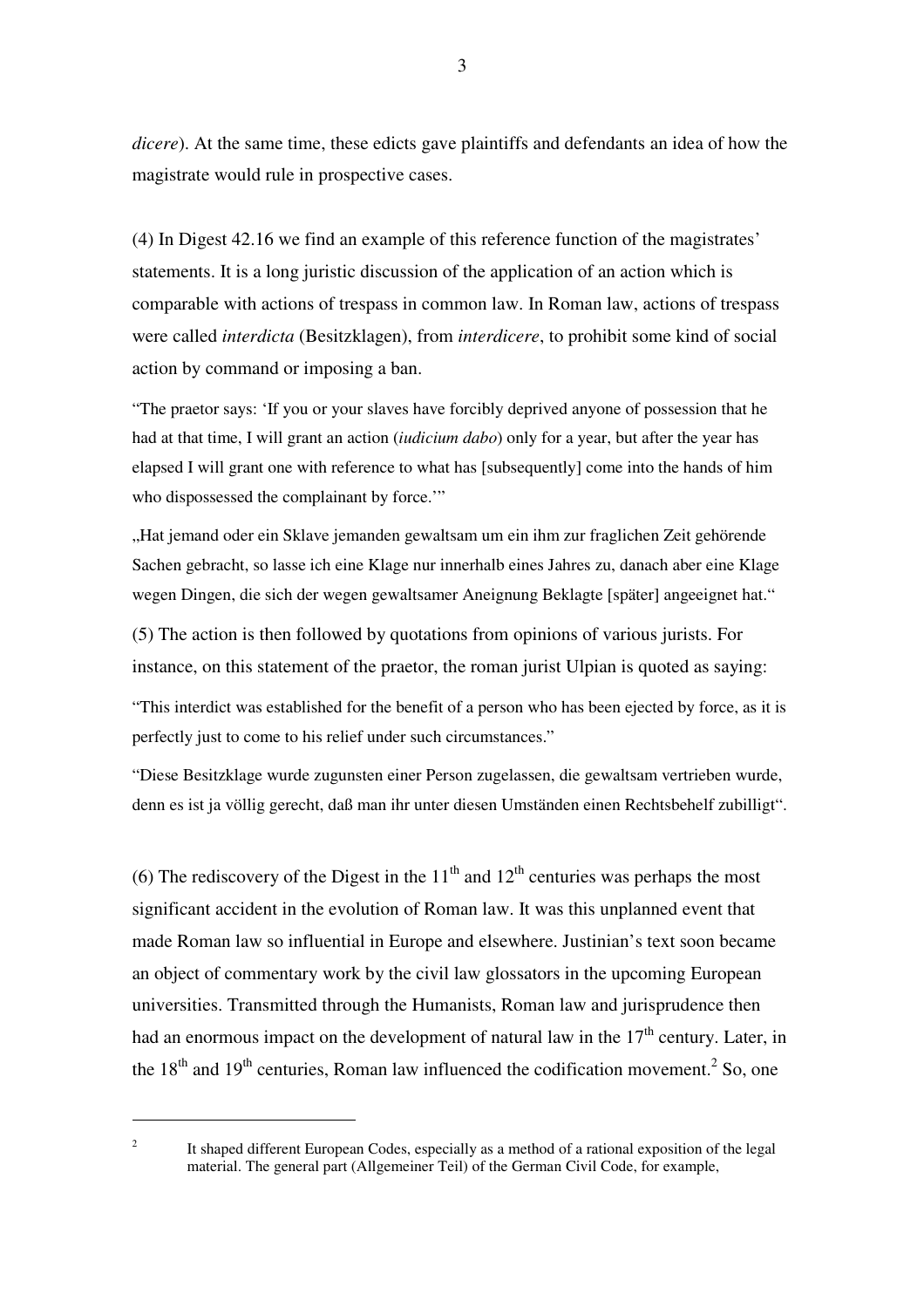could reasonably argue that Roman law contributed in a considerable way to modern (civil) law. This argument is particularly true for the continental European strand of modern law but also – at least to some extent – for the Anglo-American common law tradition.

(7) If we speak of a considerable contribution of Roman law to modern (civil) law, one point has to be made clear right away: Roman law did not give rise to the central legal institutions of modern law. It is in some way true that the Romans invented, for instance, the juristic notion of the contract, the separation of possession and property, the difference between contract law and tort law. However, the dependency on a rather formal procedural law was a clear constraint in the evolution of legal institutions. And, probably more important: ancient Rome did not formulate a single one of the legal institutions that became crucial for a modern capital-driven economy: not the fixedinterest bond or other bond papers, not the mortgage, not the bearer share or other types of shares, not the bill of exchange, not the trading company (in the modern capitalistic sense) and so forth and so forth.

But if it was not the content of law, what then was it that made Roman law so influential in Europe since the rediscovery of the Digest in the  $12<sup>th</sup>$  century?

(8) For Max Weber – and in what follows, I am going to take Max Weber as a starting point – it was the way or mode, the "method" the Roman jurists treated the law. It was a specific epistemic style of legal thinking, a type of legal reasoning that for the first time in history evolved in Rome and, as Weber again and again insisted, solely in Rome: The epistemic spirit of Roman jurisprudence – "die streng juristischen Schemata und Denkformen … des römischen Rechts" (GARS I, 2) – made Roman law so exceptional and incomparable. Because of this legacy, Weber judged Roman law to be a manifestation of "formal rationality" that for him was the motor not only for the

distinguishes between statutes on persons (*personae*) and statutes on things (*res*). This is a clear adaptation of a distinction that had already been introduced in the INSTITUTES as the differentiation between persons, things and actions.

-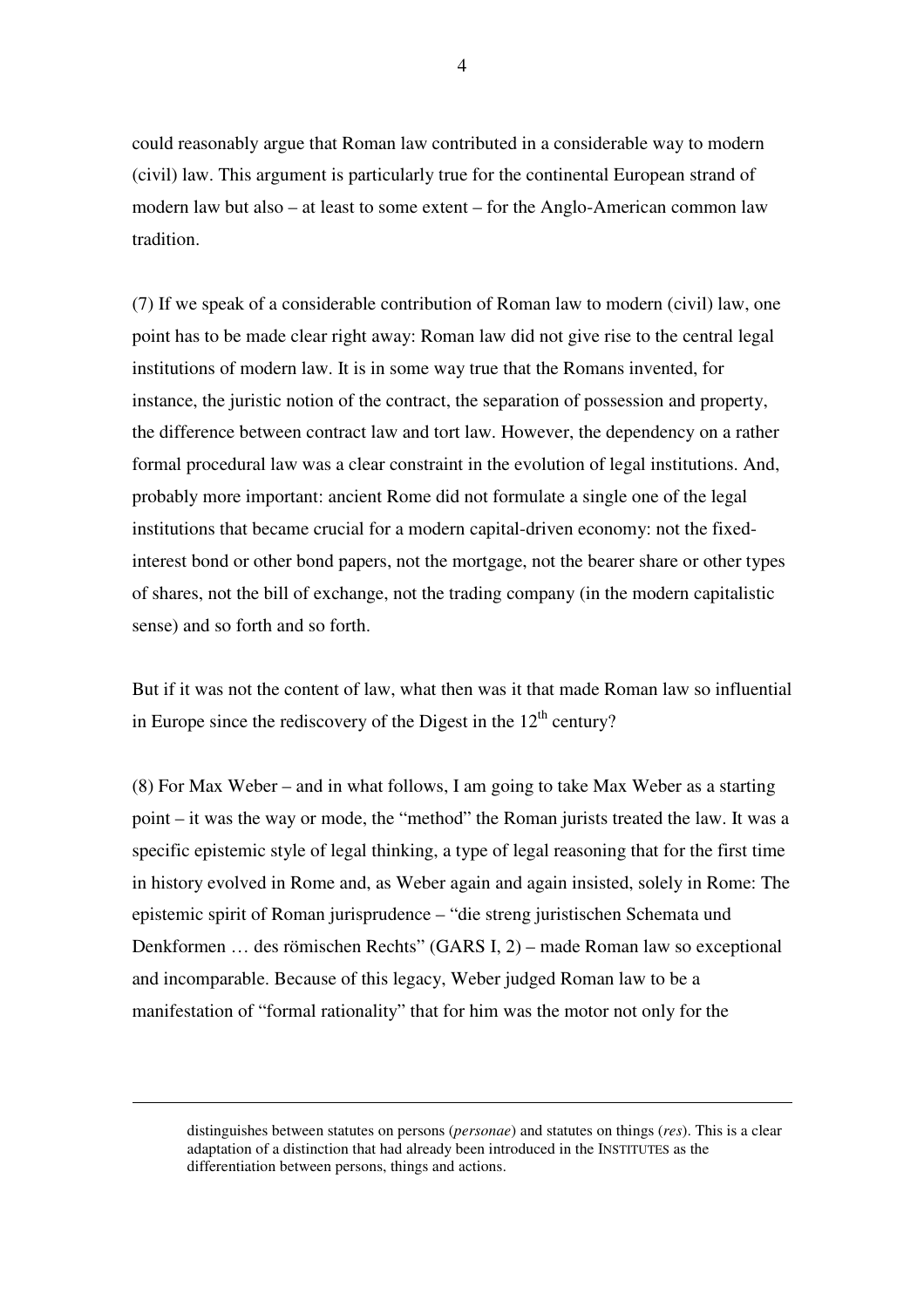evolution of modern law, but also for the emergence of modern science, modern music, modern art, the modern state and the modern economy.<sup>3</sup>

## **III. Empirical vs. logical formalism**

(1) In his reflections on the historical structures that made the evolution of Roman law so exceptional, Max Weber distinguished between a law that is based on empirical or apparent formalism (empirischer oder anschaulicher Formalismus) and a law that is based on a logical formalism (logischer Formalismus).

(2) This distinction was not Weber's invention. Differences of this kind were common in evolutionary theories of the  $19<sup>th</sup>$  century. For example, R. v. Jhering, in his very influential book *The Spirit of Roman Law* (Der Geist des römischen Rechts), draws a distinction between an evolutionary stage in which law was driven by sense and sensibilities (Sinnlichkeit) and a stage in which "spiritness" (Geistigkeit) was at its centre. In the stage of sense and sensibilities or empirical formalism, the distinctive means through which a given state of law can be altered or brought about are external features, like a word spoken out or a symbolic action taking place; the law is generally orientated towards perceivable actions. In contrast, a law is based on "spiritness" (Geistigkeit) or logical formalism when it gets more abstract; when day-to-day casuistic and vague associations about the comparability of cases are replaced by more abstract rules and more abstract patterns of governing the given legal material; when judging from case-to-case is replaced by judging on the basis of more generalized rules; when a mixture of customary law and statutes is replaced by systematic lawmaking; etc.

(2) Empirical formalism and logical reasoning in law have some components in common: both types of law are strictly formal. That is why Weber accentuates the *formal* rationality of Roman law. Weber did not elaborate this point, but his idea

<sup>3</sup> Weber considered "formal rationality" to be the key in explaining why the take-off to modern society took place in the West, but not in the East; why it happened in England, but not in China, India or in any other high culture of ancient or medieval times.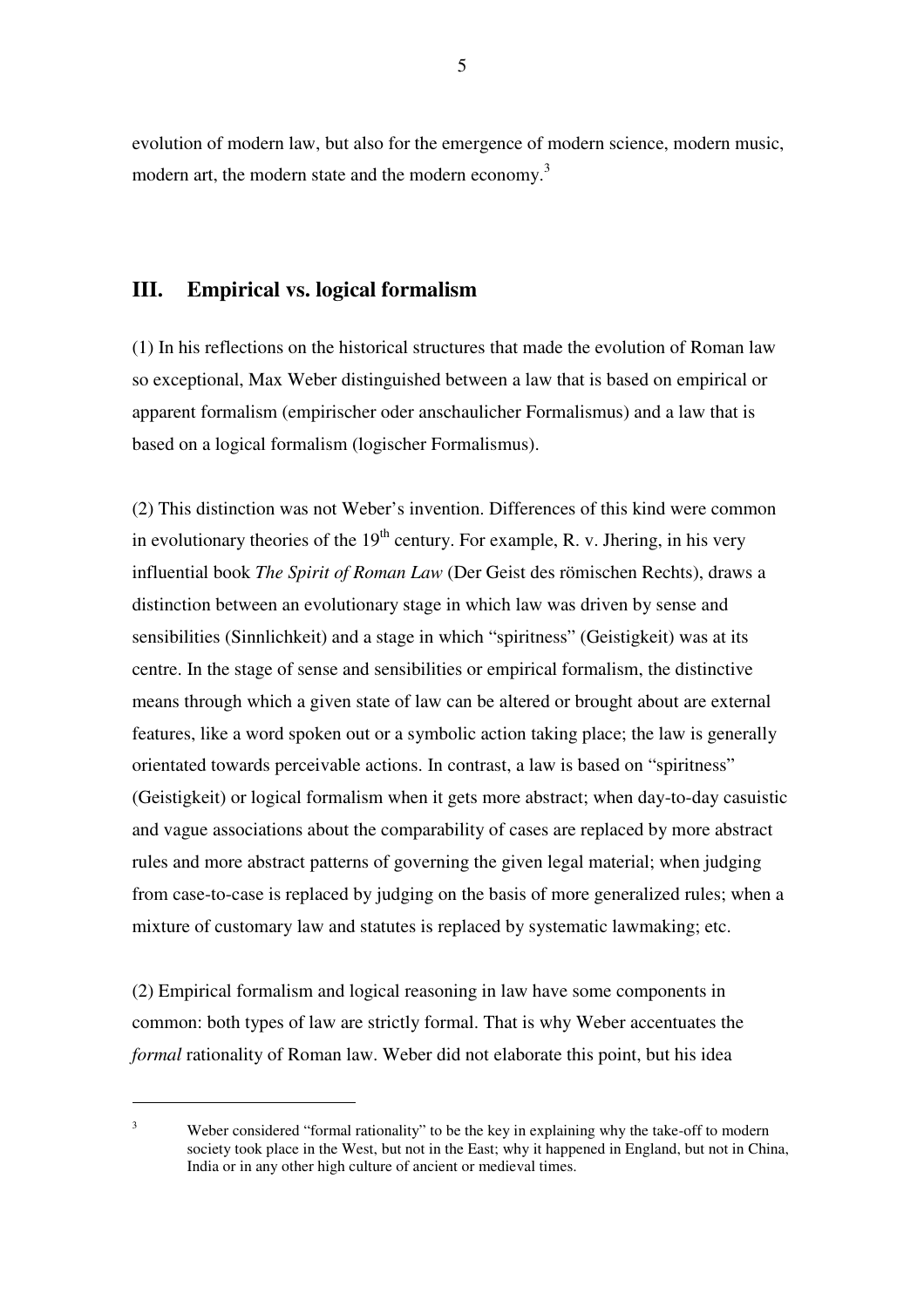certainly was that Roman law was strictly formalistic from its beginnings. Legal thinking in Rome always had a formal character. The law of the Roman pontiffs was already considered formalistic and analytical. Or, as Weber said: The jurisprudence of the Roman pontiffs is the mother of all rational juristic thinking.

(3) What did Weber want to describe with the dichotomy between empirical formalism and logical reasoning in law?

Let me give you some examples. The first example is from procedural law. $4$ 

The Roman procedural law had – as in other ancient legal cultures – a two-stage character. The first stage was concerned with the categorisation of the issue in legal terms and the second with the actual trial of that issue. Essential was the first stage, which was highly formal and technical; there was a limited number of forms of actions, *legis actiones*, which were begun by the oral declaration of set words in the presence of the magistrate and the defendant. A plaintiff who did not follow the precise wording lost his action.

(4) A famous example of this rigid formalism is reported by Gaius (Inst. 4, 11): A Roman citizen was suspected having cut down the vine on his neighbour's ground. The neighbour was claiming a fine for the damage caused, 25 coins a plant. But in formulating the action before the magistrate, the plaintiff spoke of cut vine. Because no action existed for cut vine, the plaintiff lost it. And the argument for this decision simply was: He didn't follow the precise wording. For claiming damages he ought to have been speaking of cut trees (*arbores*), but instead of that he claimed a remedy for cut vine (*vites*).

This is a clear example for what Weber called empirical formalism: The possibility to bring about a certain state of law, here: to win the claim, was dependent on the correct usage of set words. This case does not necessarily reveal the ritualistic, magical

<sup>4</sup> This selection is not just random, but due to the fact that the Romans considered the law from the standpoint of remedies available. Procedural law, therefore, was the motor in the evolution of Roman law.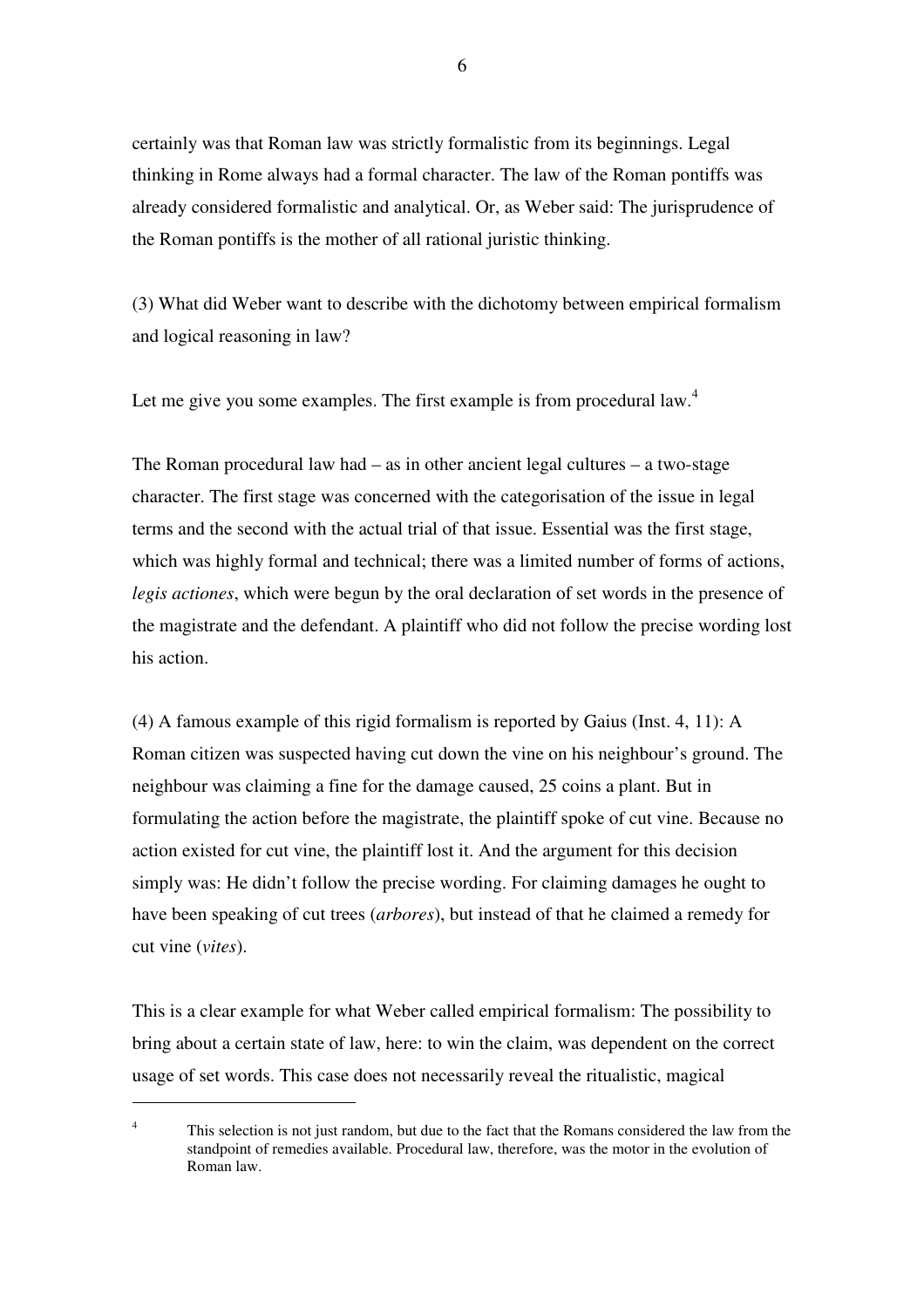character of law in that epoch, but it reveals that the *legis actio* had to be presented empirically, that is spoken out: an action had to be made audible in public!

(5) The second example is from a field that nowadays is classified as legal transactions (Rechtsgeschäfte). One of the most important legal figures of early Roman transactional law was the institution of *mancipatio*. *Mancipatio* derives from *manus*, hand, and *capere*, to seize or to grasp; so, *mancipatio* literally means to grasp something or somebody by hand.

(6) This image of grasping or holding is constitutive for the legal institution of mancipation. A legal transaction by mancipation was a strict formal act. In its oldest form it required the attendance of five witnesses who had to be Roman citizens and also the presence of somebody who had to hold a pair of copper scales: The purchaser grasps the object of transaction with his hand and declares: By the law of the citizens of Rome (*ex iure Quirintium*) this thing now belongs to me (*meum esse aio*) and is bought for this copper and with this pair of copper scales. During this pronouncement, the purchaser had to hit the copper scale with a copper coin and hand it to the seller.

(7) Crucial for the legal transaction were again the words spoken out (*meum esse aio*), yet in this case the wording was complemented by diverse symbolic actions: hitting the copper, handing over the copper coin, and grasping the object of the legal transaction. But again: The law was demonstrated empirically. It was – and had to be – made audible, visible and even tangible.<sup>5</sup> A synaesthetic act: a characteristic example of what Weber named empirical formalism in Roman law.

(8) In the second half of the republic or so, a fundamental change in the administration of justice took place, the invention of the formula (*agere per formulas*). The DIGEST is not very clear about this rupture, but it is not contested among legal scholars that the rearrangement from legal actions to formulas<sup>6</sup> had far-reaching consequences: When the parties now appeared before the praetor, they did not just have to recall the formula of

5 So, one could reasonably argue that early Roman law represents a case of synaesthesia, insofar as legal actions were based on different kinds of media. 6

Or simply: actions (D. 1.2. 6-7).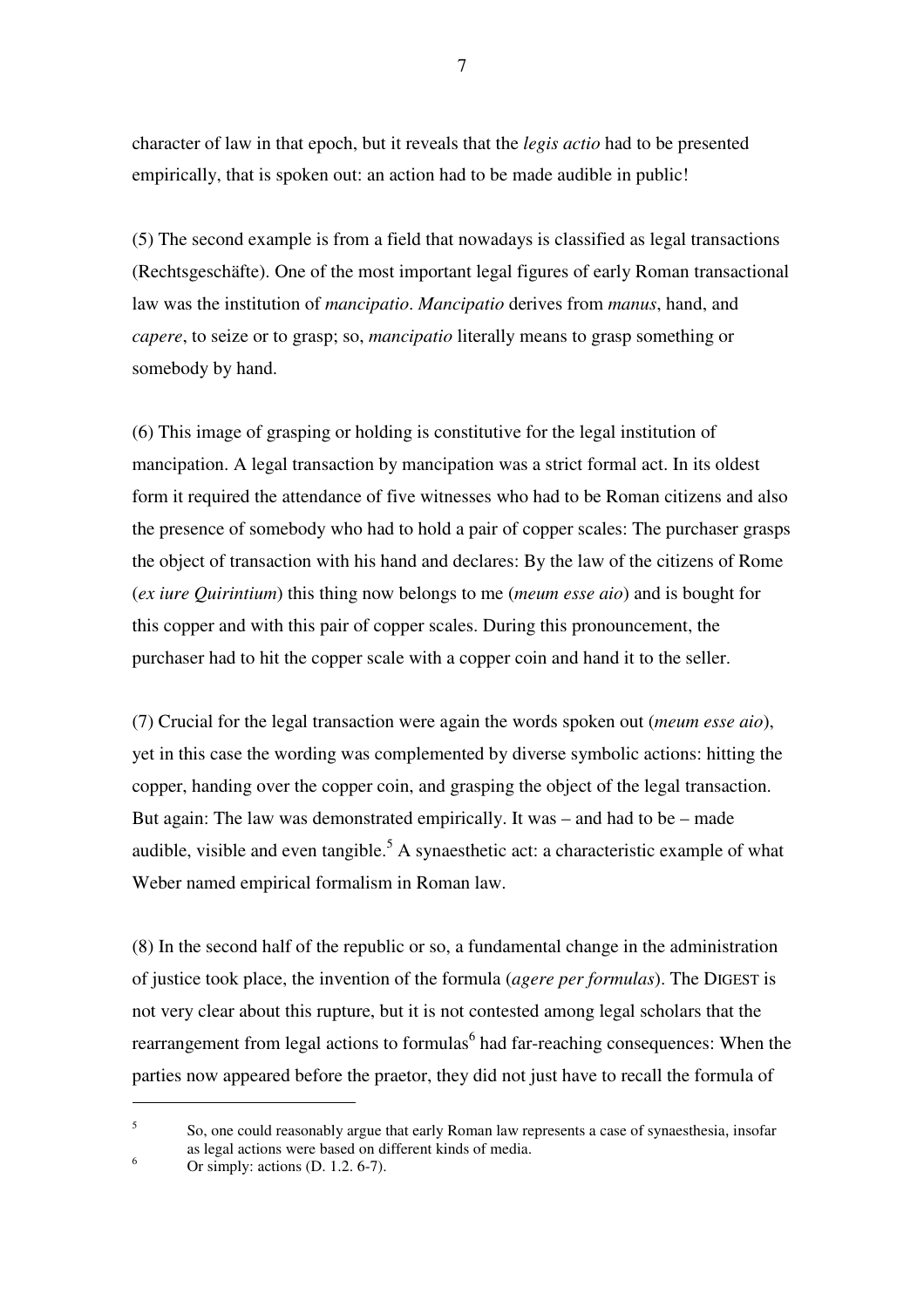the action. Unlike early Roman law, the magistrate now allowed them to express their claims (and defences) in their own words. Then, having discovered what the issue was, the magistrate set it out in hypothetical terms in a written document, the edict, published on whitened wood (*alba*).

(9) The edict of the praetor thus stimulated a new type of civil law. The new law did not substitute the old *ius civile*, but supplemented it (D. 1.1.7.1.). The jurists called it *ius praetorium* or, less commonly, *ius honorarium*. The new civil law was not a product of political administration, as one might suppose at first glance. It was rather the result of professional advice from Roman jurists to the political magistrates. The edict resulted mainly from a new type of expertise (*responsae*) sustained by professional law consultants, called *iuris consulti.* These consultants were mostly local dignitaries (*honoratiores*) in the sense Max Weber gave the word. So jurists like Quintus M. Scaevola, Labeo, Gaius, Ulpian and others were the authors of the legal rules that were then rediscovered in the middle ages.<sup>7</sup>

(10) The new civil law was different for many reasons. In particular, it provided greater flexibility. It allowed the *praetor*, for instance, to invent new remedies and to grant a formula in a situation in which there was no precedent or in which the existing suits didn't fit. Through these changes, new types of actions and new legal institutions evolved. What once had been a highly formal act was now converted into a flexible procedural instrument, and this flexible instrument was now able to contain a wide range of legal agreements.

(11) One of the most significant innovations of that period was probably the invention of remedies based on good faith (Treu und Glauben, the called *bonae fidei iudicia*). These formulas instructed the judge to condemn the defendant to pay whatever sum he ought to pay "according to good faith" (*ex fide bona*). Although I cannot go into details

 $\overline{a}$ 7

So, one can reasonably argue that Roman law as we know it today is a purely juristic law, the materialisation of Roman jurisprudence or Roman legal science (Rechtswissenschaft).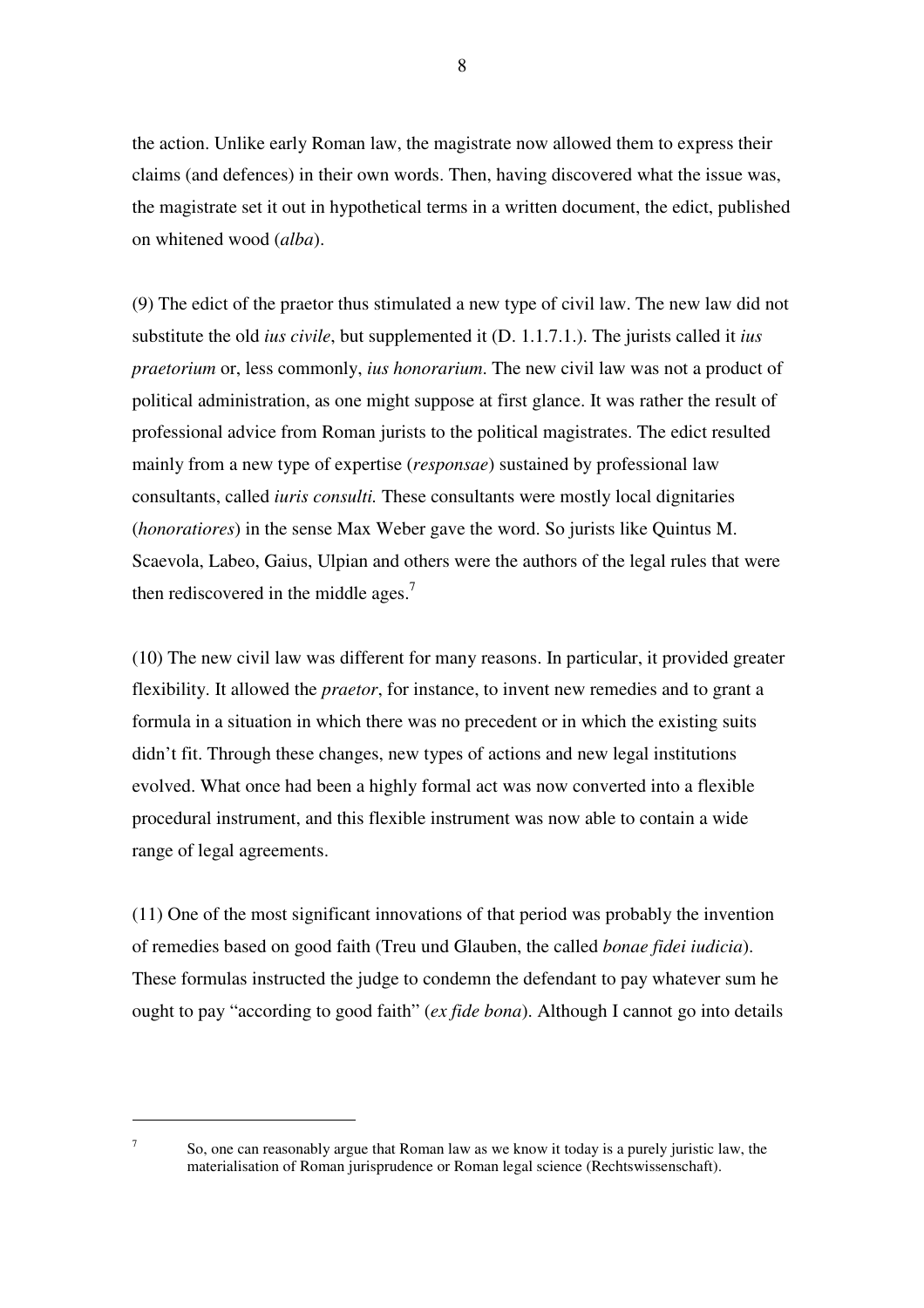here, the hypothesis may be admitted that this new type of action made possible the legal contract, the *contractus* (*consensus*),<sup>8</sup> in different branches of civil law.

(12) By legal contract I mean the invention of a legal figure that constructs a bilateral or synallagmatic relationship between two parties that is solely based on juristic language: pacta sunt servanda.<sup>9</sup> This construction seems to be very simple and the most natural thing in the world, but it isn't at all. It is an evolutionary achievement of extraordinary improbability and an evolutionary quantum jump in relation to early Roman law, but also in relation to Greek and Mesopotamian law.

(13) The contract is constructed as the result of the unification of two different wills. But once the unification of the two wills has taken place, the contract can clearly not be decomposed again into the two wills that made it. One and one is not two but three; that is to say that the act of unification is actually the moment in which a new level emerges, the level of the contract itself. This can be easily seen, if one just recalls that the consensus of both parties is taken for granted in even cases in which their wills were never spoken out and the contract is based solely on the assumption of an implicit agreement. The tacit consent, however, is nothing else than the *ex post* construction of an observer on a secondary level of observation. From this follows that the contract no longer derives from an empirical action taking place in the environment of the legal system, but that the validity of the contract and its synallagmatic obligations, for instance to deliver and to pay, result from the embeddedness of the contract in the medium of legal communication: the contract is the cause of the contractual obligations. Or, as Gaius in D. 44.7.1 says: obligations are born out of the contract, *obligationes aut ex contractus nascuntur*.

(14) If we now turn back to Max Weber and his distinction between empirical and logical formalism in law, the legal contract is a striking example of the latter. The Roman legal contract is the manifestation of a purely abstract form. The reality of the

 $\overline{a}$ 

<sup>8</sup> D 2.14.7 § 1 "emptio venditio, locatio conducto, societas, commodatum, depositium et ceteri similes contractes".

<sup>9</sup> D 2.14.7 (Ulpian) § 7 "Pacta conventa … servabo" (Formlose Verträge werde ich anerkennen). Vgl. auch D. 2.14.1.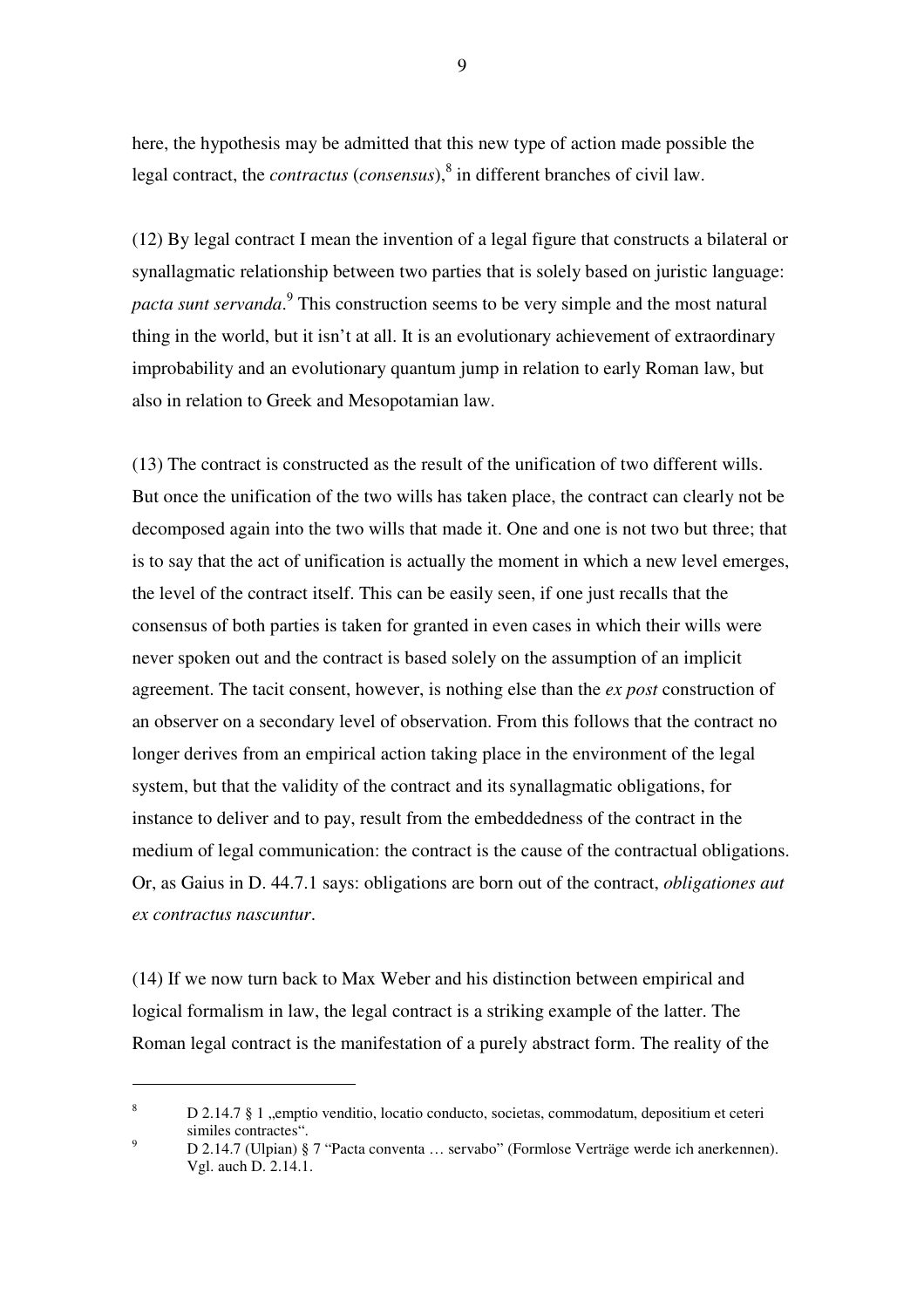contract is not the outcome of an empirical action that is audible, visible or sensible, but rather the result of an observer on a secondary level making an abstract reflection about an empirical legal situation. The will to consensus must not be spoken out, no symbolic action has to take place, and no strict contractual form is needed. But nevertheless, the abstraction is real. The juristic construction of the contract has real legal consequences, for example, withdrawal from the contract is impossible once it has been concluded (signed).

## **IV. The media of jurisprudence**

(1) What I am aiming to do in my project is to work out a more elaborate theoretical language to describe this type of evolutionary jumps and unpredictable ruptures (sprunghafte Umbrüche) in the history of jurisprudence and law. I am searching for theoretical tools to transform Max Weber's concepts of "formal rationalisation" of law into a framework that I label a media theory of jurisprudence. The project I have in mind has two main components:

- First, Weber's concept of "developmental history of law" ("Entwicklungsgeschichte des Rechts") has to be reconstructed within an evolutionary theory of law.

- Second, the dichotomy between empirical and logical formalism has to be reframed in a more adequate media and communication theory.

(2) Both components of my project share one underlying idea: Weber's concept of "formal rationality" and "formal rationalisation of law" is based on the assumption of a genetic relationship between both types of formalism he observed in Rome: logical reasoning in Roman law grew out of empirical formalism and were coupled, bound together; they were different stages of *one* history in the development of Roman law. At least his thesis was that logical formalism could evolve in Rome because a favourable environment existed, the high degree of empirical formalism that Weber supposed could be found in the very disparate structures of Roman religion.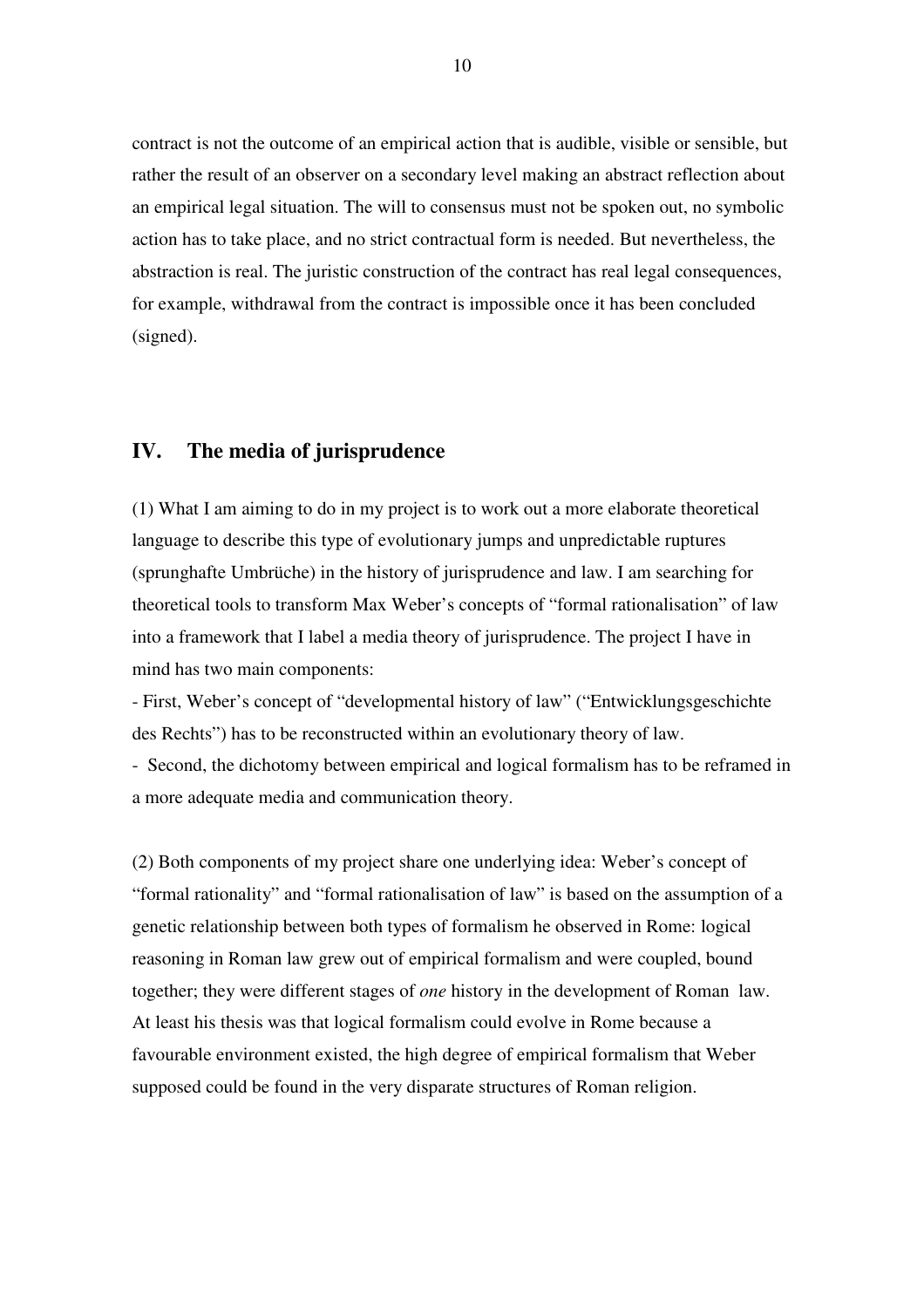(3) Against this background, I argue that Weber and the  $19<sup>th</sup>$ -century evolutionists were wrong in assuming such a historical continuity. Actually, logical formalism was an indirect and unplanned result of a general evolution of ideas that started in ancient Greece and that was itself only possible before the background of an evolution of writing technologies in the ancient Near East. Seen from an inner legal perspective, the emergence of Roman civil law since republican times was accidental in many senses, dependent on a series of random historical events. However, the increase of internal complexity of legal communication through the invention of the new civil law (*ius praetorium*) would not have been possible without the emergence of writing technologies in antiquity. Writing was an indispensable prerequisite, a pre-adaptive advance, without which Roman jurisprudence never could have evolved.

#### **1. Evolution**

(1) Let me explain this framework by starting with some short remarks on the "evolution" of law. Replacing Weber's "developmental history of law" by an evolutionary framework essentially means giving up the idea of a unity of legal history from Roman times till today. For many reasons, Roman law was not the "origin" and "foundation" of modern law. This is a myth of the  $19<sup>th</sup>$  century. The idea of one history of jurisprudence has to be suspended and replaced by a more restricted type of question. Which evolutionary jumps were decisive for the development of modern jurisprudence? Can these unpredictable upheavals and ruptures be related to similar jumps or ruptures in the evolution of media and media technologies?

#### **2. Formulaic speech and epistemic knowledge**

(1) What consequences does this framework have for the  $19<sup>th</sup>$ -century dichotomy between empirical and logical formalism in law? My answer to that question has two parts, and for the first part the answer I would like to make plausible is: Empirical formalism in law is a case of "formulaic speech".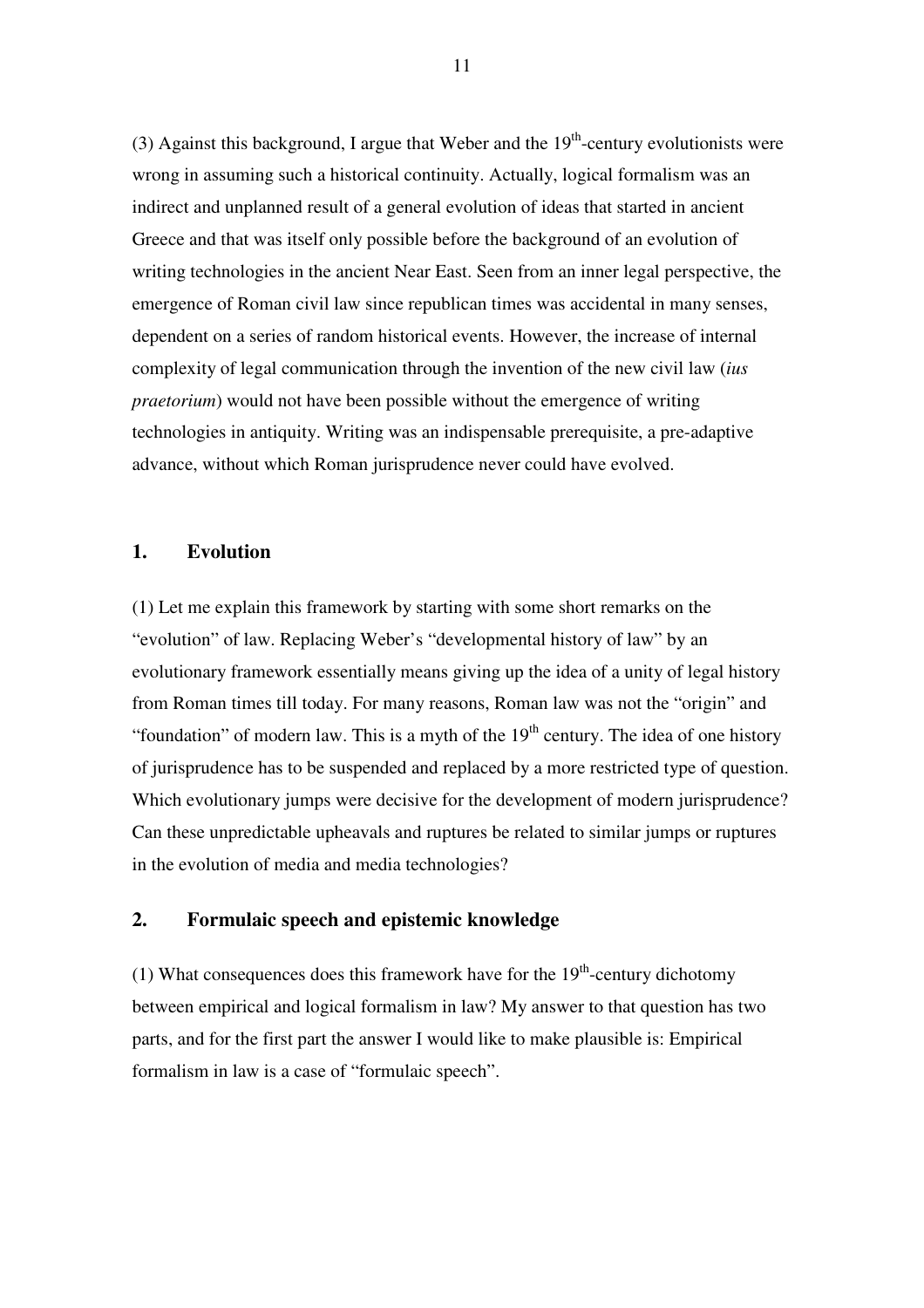The concept of "formulaic speech" is rooted in different theoretical contexts. On the one hand, I refer to knowledge or information as the core element of speech or, perhaps better, "communication". Communication communicates information (or meaning). The communication of information or knowledge is the essential operation of jurisprudence and law if both are seen realistically, that is as self-reproducing social networks or social systems. On the other hand, I am taking up the notion of the "formula", which the American classicist Milman Parry invented to describe the recurring of "formulaic epithets" attached to proper names in Homer. Parry concentrated on Homer and the specific acoustic structure of Homeric verse making.

(2) However, his idea of the "formula" may be generalised. It may be specified as a linguistic carrier for common knowledge and brought together with some newer theoretical assumptions about cultural commemoration as Jan Assmann, for example, has proposed. In primary oral cultures, in cultures totally untouched by any knowledge of writing or print (Ong, 11), the accumulation of information, that is knowledge, and its storage for re-use in language is only possible if the language is highly standardized; and standardization in orality can only be achieved through sound, rhythm and acoustics. That is the reason why sound and rhythm play such an eminent role in the reproduction of oral cultures: whenever tradition and social identity are concerned, music and speech are not strictly separated. As Eric Havelock and others have shown, this seems having been the case in archaic Greece: its supreme knowledge was bound in "music" (or verses).

(3) Formulaic communication has its origin and roots in oral cultures. It is practical knowledge, an oral sense of "the right thing to do": "knowing that", in the terms of analytical philosophy. In the field of law it is often embedded in sayings or proverbs or implicitly contained in narratives about the heroic past. Homer is rich in examples of the latter. With the appearance of a regular administration of justice, the monopolisation of dispute settlements, formulaic knowledge mainly occurs as a matter of propriety and correct procedure. Speaking and doing are often interwoven in the sense Austin had in mind when he coined the term "performative speech act". Think of the vine case: The plaintiff lost the action because he recited the wrong formula. Security from arbitrary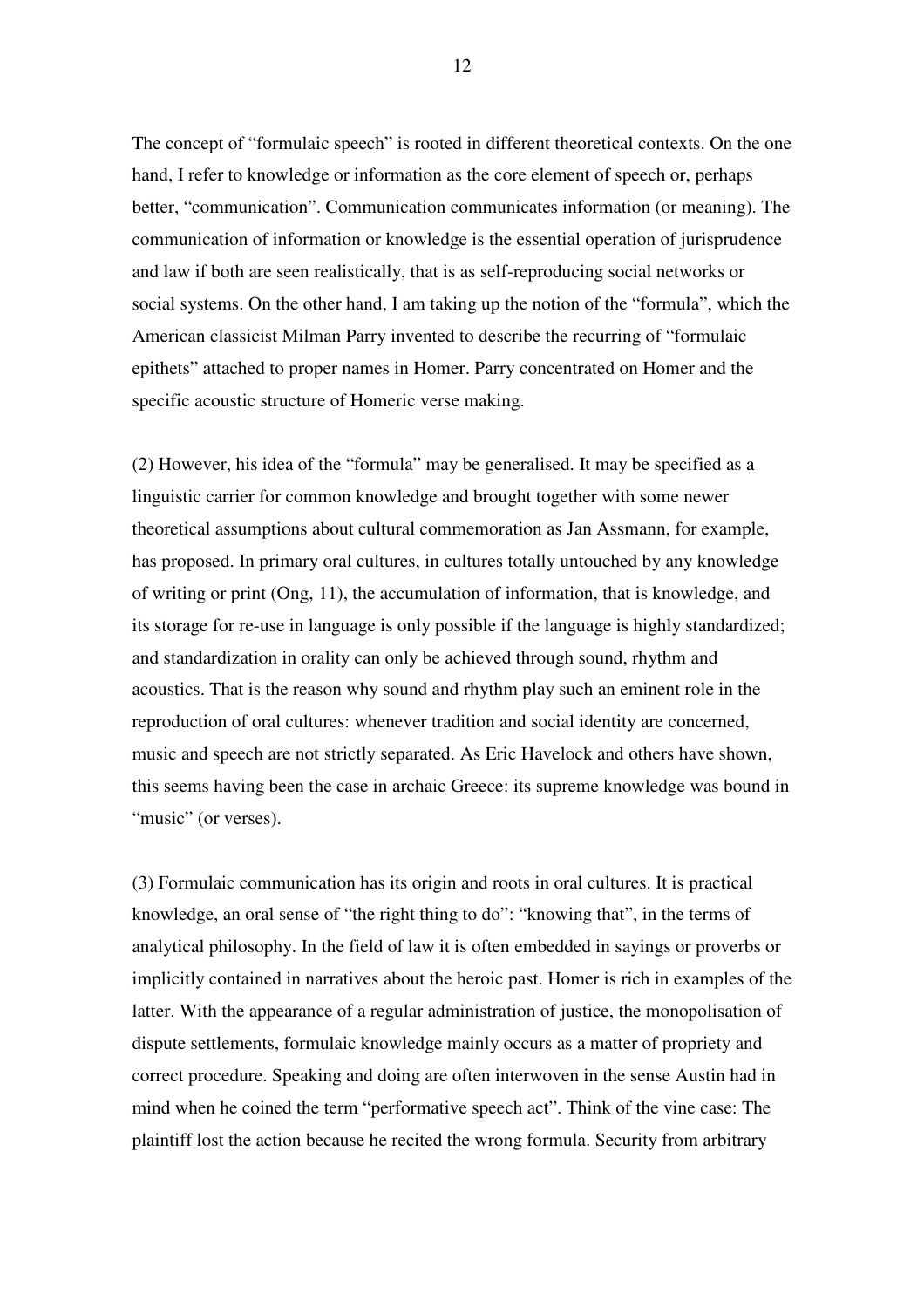demands was provided by a jealous scrutiny of the upholding of a correct wording (D. Daube).

(4) But "wording" and "speech act" are terms that can easily activate a wrong conclusion. Both terms are tightly coupled with oral communication. However, the examples from early Roman law reveal that formulaic knowledge does not disappear when writing is introduced. Only the strategies to secure tradition, to reproduce the "identity" of common knowledge, change.

(5) As long as implicit rules have to be reproduced in a fully oral environment, a clear distinction between the formula and its application is not possible. Every speech act is another realisation of the formula, a re-use in a different context. (The chain of such series of events of re-use is normally called "tradition" or "culture"). While in oral societies the preservation of tradition is bound to charismatic persons, this regularly becomes problematic when societies get in touch with writing technologies. If the written word evolves, the monopoly and authority of the oral tradition and its institutions are challenged: The formulaic knowledge can be stored in a medium now, in a written text, and that means: in an object that is without any life and natural sacredness. That is the reason why writing technologies in traditional societies are so often interwoven with political and religious demands of control.

(6) But this does not mean that after the invention of writing technologies formulaic speech flows into a safe harbour in which its identical reproduction is guaranteed. Only a new distinction comes to the fore: the distinction between the written word and its interpretation. And even more. It is not before the introduction of writing technologies that a distinction between signs and its meaning is thinkable. However, since securing tradition remains the primary task of all traditional societies, the production of textual coherence becomes paramount. And that is the point where rules of hermeneutics come into play. Think again of the vine case. The plaintiff lost the suit because he recited the wrong formula. But how did the magistrate know that the vine owner used the wrong formula? Because the correct rule was written on the twelve tables, as Gaius tells us.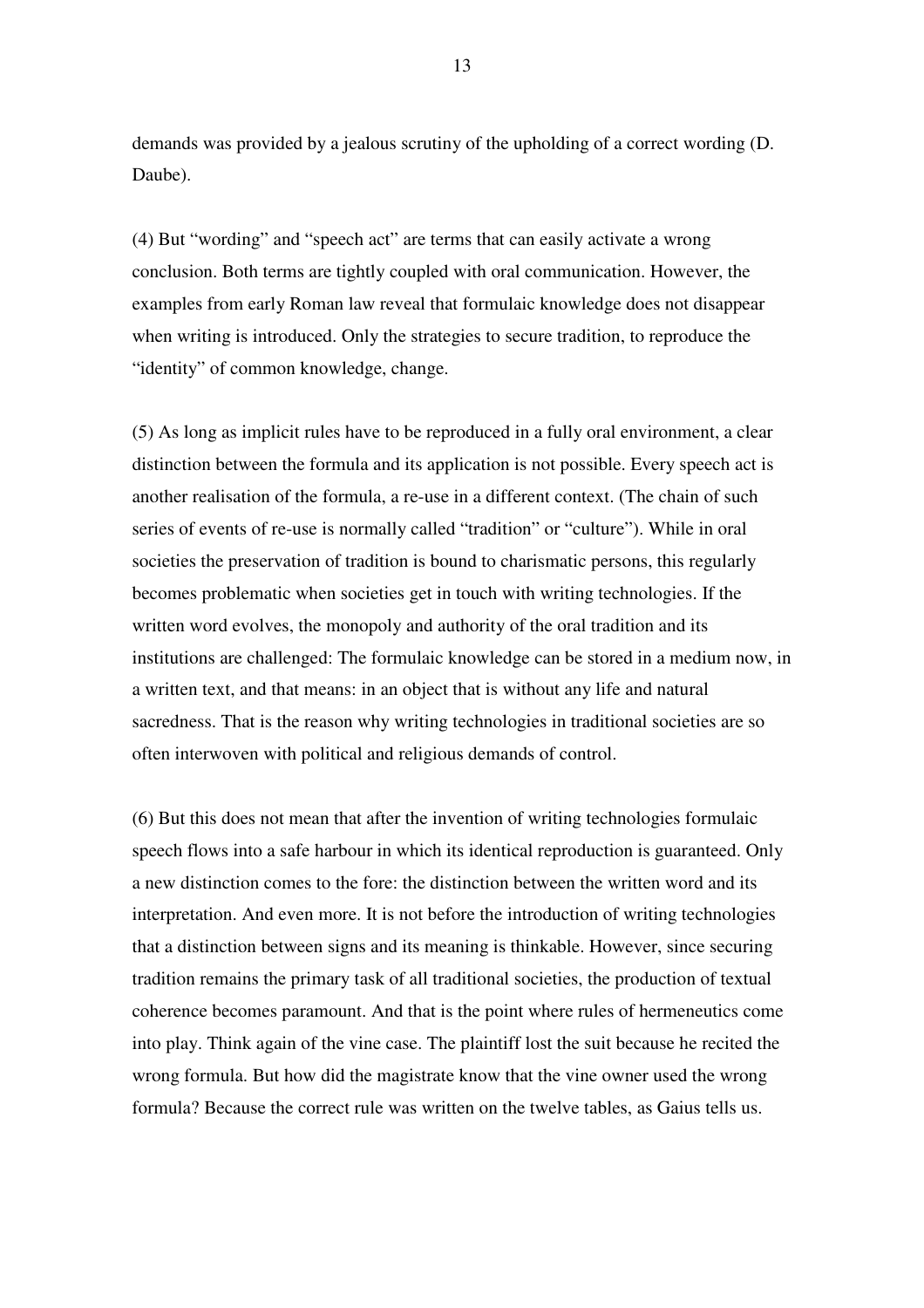(7) The concept of formulaic speech makes clear that strict formalism in law is not at all a specific Roman technique. It is not for at least two reasons:

First reason: Formulaic structures in law are not a specific Roman technique. The transformation of the implicit knowledge embedded in formulaic speech into conditional proposition or explicit rules can be observed everywhere in the Ancient Near East where writing technologies were introduced. Formulaic knowledge was already transformed in conditional propositions in Mesopotamia, as the so called "Codex Hammurabi" reveals (the conditional "if, supposing that-form" is itself a product of so called "deductive divination" and can also, as Stefan has shown us, be found in the field of medicine and is probably even much older). Formulaic knowledge was also converted in apodictic formulas long before this happened in Rome, as for instance, the rules of the Deuteronomy proof ("you shall not murder"; "you shall not steal" etc.). The early written laws in archaic Greek and Minoan cities are another example for the transformation of implicit knowledge into written conditional propositions long before we find written rules in Rome.

(8) Second reason: With the introduction of phonetic writing in the ancient Near East, the need and necessity to secure textual coherence in different places and societies evolved almost simultaneously. Just think of Deuteronomy 4.2: "You shall not add anything to what I command you or take anything away from it!" And Jan Assmann, to give another example, has shown that, in a Hittite written contract from the  $13<sup>th</sup>$  century BC, we already find almost the same rule: "To this table I didn't add any word neither did I take one away from it". These examples reveal that formulaic knowledge and its transformation into conditional propositions can not be traced back to specific national Roman religious roots, as M. Weber and with him the entire evolutionary theory of the  $19<sup>th</sup>$  century believed. The re-use of information – the differance, in Derrida's language – is a universal, not a specifically Roman problem. Formulaic speech and its transformation to conditional propositions are clearly the result of the Oriental-Jewish-Greek-Hellenistic-Roman culture. In my view, these achievements were primarily coupled with the emergence of writing systems in the Ancient Near East.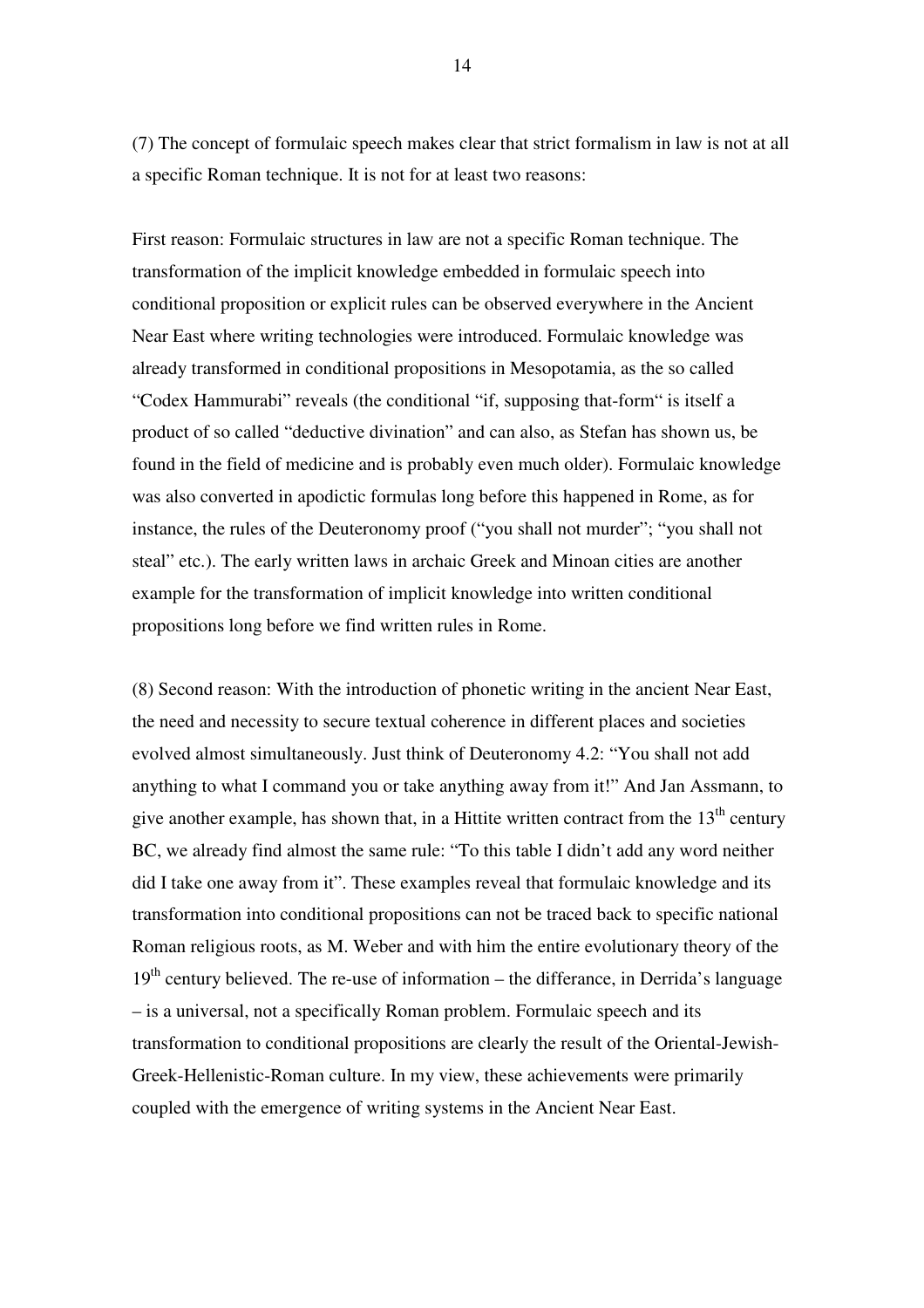(9) But nevertheless, Rome made a difference in the evolution of law. And the terms I would like to suggest for describing this difference are "epistemic knowledge" and "second-order observation". With epistemic knowledge I mean propositional knowledge, an autonomous sphere of logical reasoning, *knowing that*, in the language of analytical philosophy. And with "second-order observation", I take up a concept invented by the biophysicist Heinz von Foerster. Second-order observation means: observation of observation. With Roman jurisprudence a new type of observation of law emerged: a communicative network that was driven and shaped by professional and specific juristic knowledge. The knowledge about legal rules and institutions was no longer embedded in "deductive divination", entangled with "religious knowledge" or generated by different types of practitioners of law – administrators, legislators, priests, or other wise men – as was the case, for instance, in early Rome, ancient Greece or Mesopotamia. Rather, statements *about* the law as it was practised now emerged (Berman, 271). This new type of second-order observation generated and later guaranteed criteria for the treatment of law that were defined solely by jurisprudence itself. It engendered a form of higher communicative complexity within the networks of legal communications, a reflexive mode of observations that then, as a consequence, had decisive repercussions on the evolution of Roman law itself.

(10) My ideas about epistemic knowledge and second-order observation do not completely contradict M. Weber's concepts of "formal rationality" and "formal rationalisation of law". However, it seems evident that Weber was only able to construct a genetic relationship between the two types of knowledge, because he used the concept of "formalism" for both. But between early Roman law, between the strict formalistic transactions of *mancipatio* (but also for: *stipulatio*, *iure cessio* and *nexum*) and the epistemic approach of the new civil law of the late republic, the *ius praeterium*, lay a quantum jump. How was this quantum jump possible?

### **3. Evolution of ideas**

(1) The answer to this question is relatively easy to give and not contested among legal scholars and historians: the epistemic knowledge came from Greece. The expansionist impulses of the Roman "war machine" (Aldo Schiavone) starting around the 3<sup>rd</sup> century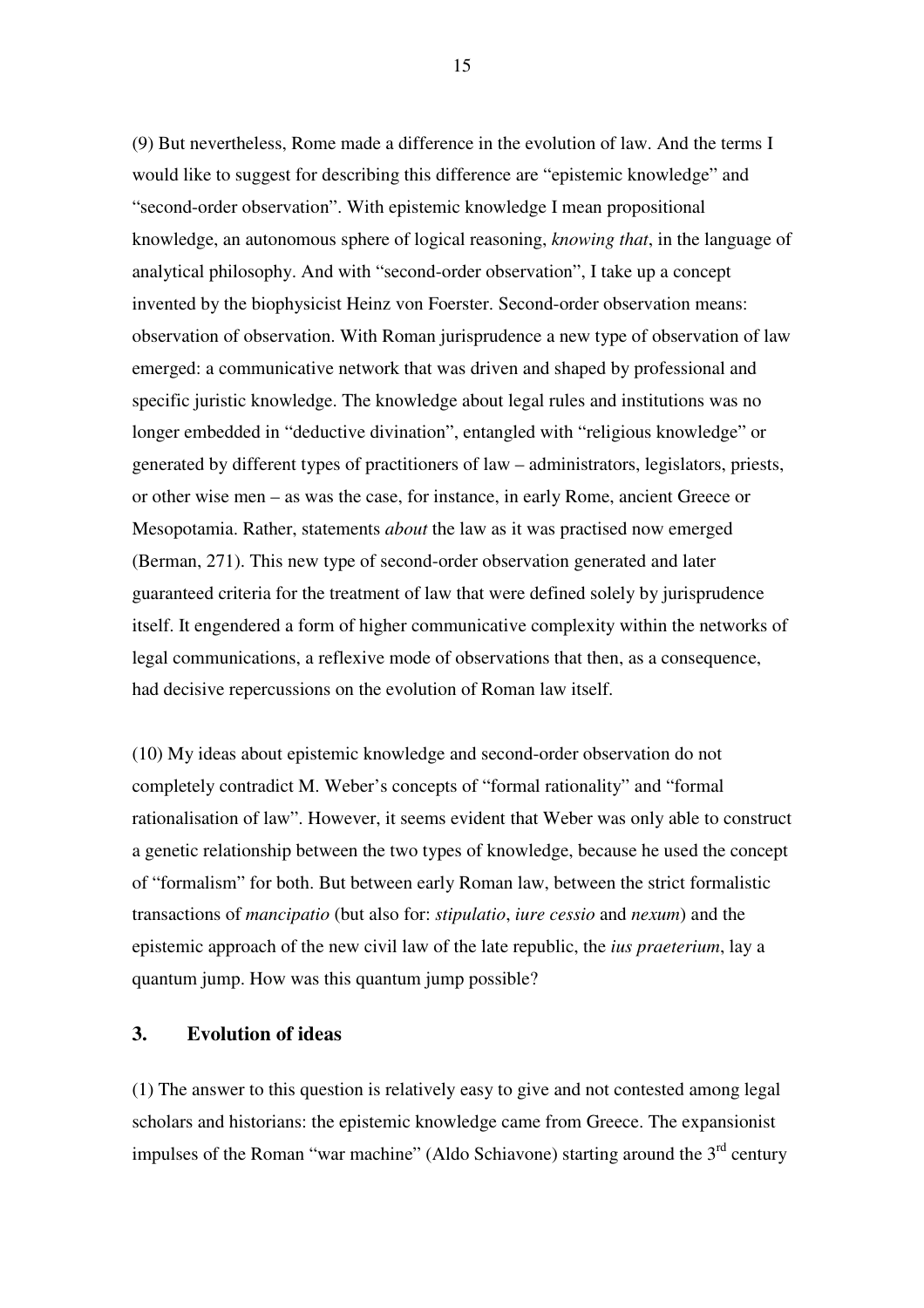BC led not only to new wealth in the form of land and slaves, but also stimulated trade and cultural exchange. That essentially encouraged the import of Greek writing, philosophy, and culture. Since the  $2<sup>nd</sup>$  century BC or so, the jurists began to adapt epistemic knowledge for their purposes. Although a precise dating and textual reconstruction of this knowledge-import is impossible, the remarks Cicero made about Roman jurisprudence provide evidence that the Roman jurists had access to the main lines of dialectics. They especially had access to the method of diaeresis (*diairesis*, Diärese) that became crucial for the evolution of Roman jurisprudence.

(2) Diaeresis as a concept is basically explored in the late dialogues of Plato. What Plato does in the late dialogues, very simply and briefly, is demonstrate that epistemic knowledge can be generated only in a methodological framework. The method as such is the novelty: a procedure in which assumptions about the world are justified by an argumentation that is based on understandable, non-contradictory reasoning and not just on a given tradition, as was the formulaic knowledge which represented the so called Greek *padeia* since Homer. And the means Plato used for the generation of such knowledge was the analytical method of producing dichotomies: to draw distinctions and explain something through its opposite; and by that to bring forward classifications of possible fields of epistemic knowledge.

(4) The starting point of this method (diaeresis*, diairesis*) is a phenomenon of reality. You have to know what the object of your research is, for instance, fishing with rods. The next step is to find an abstract genus by intuition. In the case of fishing with rods, the most abstract genus that can be found is skill or craftsmanship (*techné*). The next task then is to generate dichotomies, antithetical but not contradictory oppositions, between the genus abstraction and the given case, beginning with the abstract level and ending with a species that does not allow any further differentiation in relationship to the given case (*átomos eidos*). So the procedure of explaining the notion of fishing with rods is not simply isolation, but describing fishing with rods through oppositions: fishing with rods is not fishing with nets; fishing is not hunting; fishing and hunting as skills are different from deliberation, and so on and so forth. And such a method also has repercussions on the organisation of knowledge itself. If we follow a classification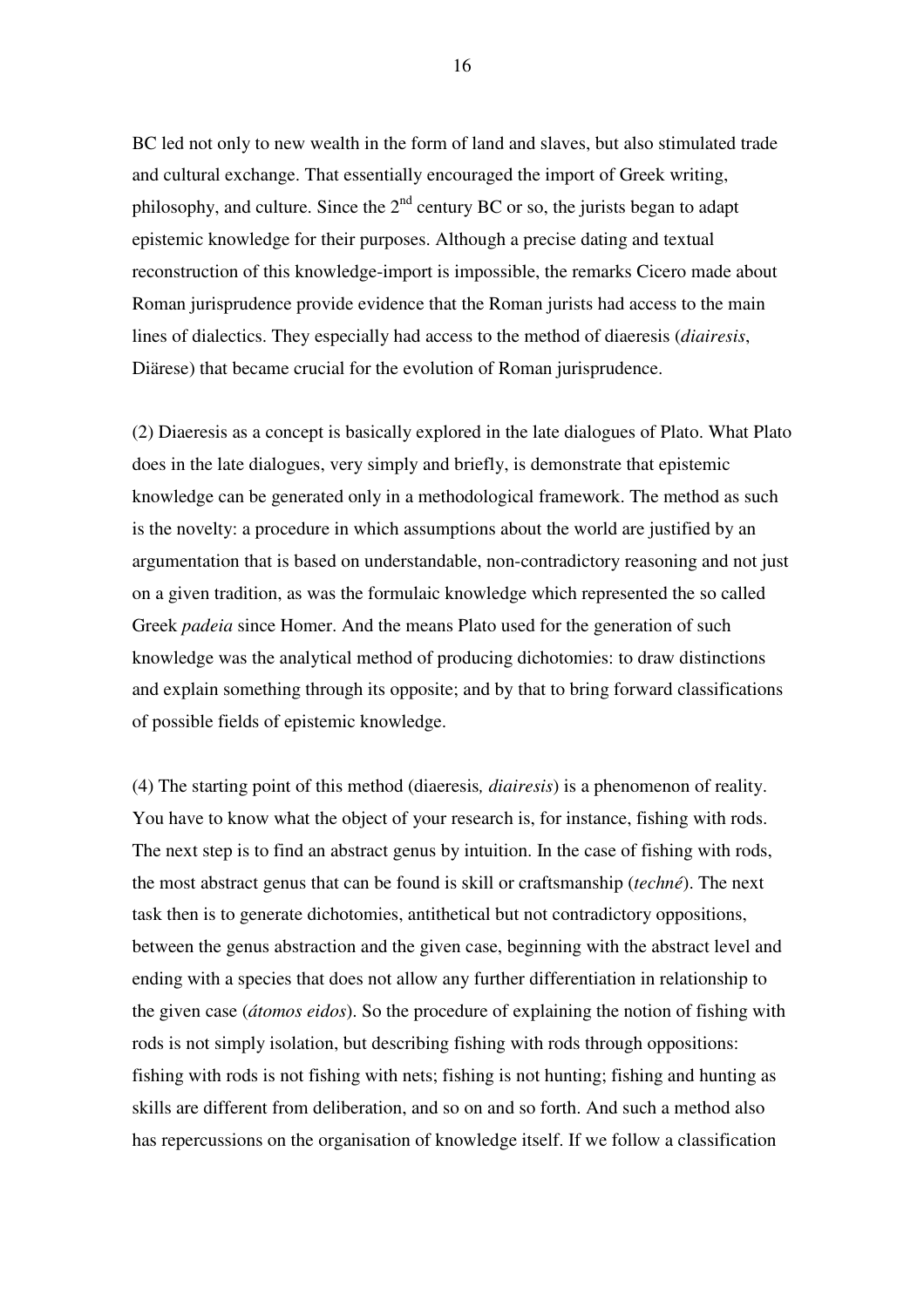Egil Wyller has suggested, Plato's late dialogues themselves demonstrate the idea of constructing different academic disciplines: Kratylos is on philosophy of language, Theaitetos on epistemology, Sophistes on ontology, Politikos on politics, Parmenides on henology, etc. (Wyller, 8).

(5) As the DIGEST and other sources reveals, Quintus M. Scaevola is the first jurist to adapt this idea of producing classifications and lucid subdivisions (*ius civile primus constituit generatim in libro decim et octo redingendo*). Mucius, for instance, introduced subdivisions between guardianship (*tutela*), ownership (*possession*) and theft (*furtum usus*); and he started to compose rather abstract legal rules, which he called definitions. From that time, a process was initiated out of which Roman law evolved: an abstract law, governed by logical reasoning, fully disentangled from religious thinking. Just recall the concept of the legal contract. The construction of purely contractual obligations, with binding capabilities for a principally unknown future, is only possible if a clear distinction between contractual obligations and torts is given; and torts, as a matter of civil law, have to be strictly separated from criminal law.

(6) But the Roman jurists at that time had even gone further. They accepted the synallagmatic contract only in specific cases, for example in the law of sale (*emptio venditio;* also *locatio conducto*). Thus, contracts for sale were strictly separated from other types of contracts, for instance, from loans (which were classified as *pacta nuda*). In the case of loans, the consensus was accepted as a means of contract making, but the possibility of a remedy was not given. In other words: the legal contract is a clear result of the evolution of Roman jurisprudence. Therefore it is not pure chance that the abstractness and fully self-referential character of the legal contract cannot be found in Mesopotamia and not even in Greece; and also not in Jewish law, at least not before the "civil law" of the Mishna.<sup>10</sup>

 $\overline{a}$ 

<sup>&</sup>lt;sup>10</sup> The Mishna itself is, as David Daube has shown, a product of the same Greek influence that played so decisive a role in Roman legal science.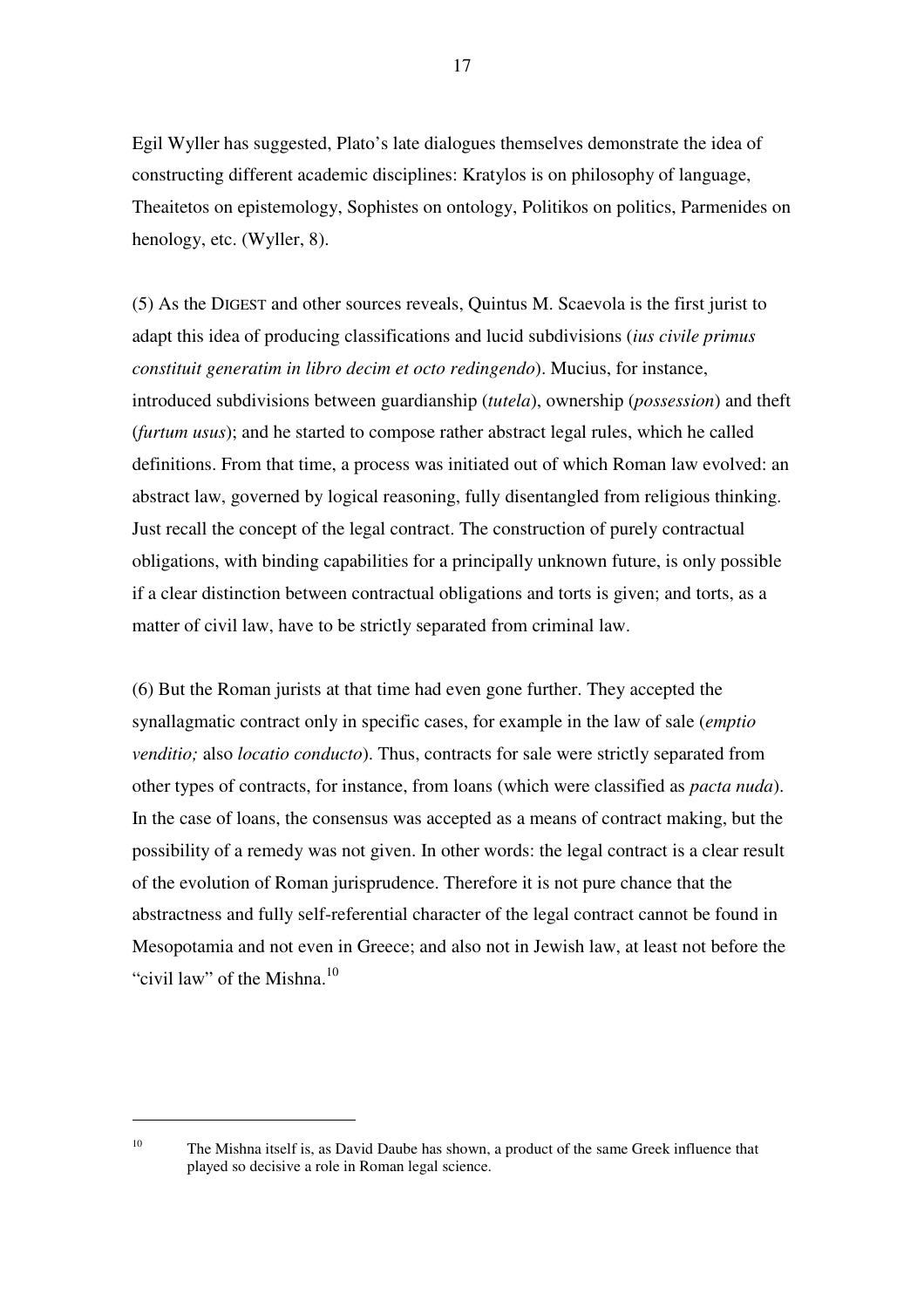### **4. Writing technologies**

(1) This leads to my final series of questions. Is there a relationship between the adaptation of epistemic knowledge in Roman jurisprudence, the evolution of ideas in Greek philosophy and the emergence of writing technologies in the Ancient Near East? Can a circular link be made plausible between the evolution of the media, the development of ideas, and the evolution of Jurisprudence in Rome?

Putting the problem this way, the first question that comes to the fore is: What does the expression "writing technology" imply? Is writing one genus or do we have to distinguish between different types of writing and writing technologies? And is there only one species of phonetic writing? Do cuneiform or syllabic writings, consonantal alphabets or west semitic syllabaries, and the "full" Greek alphabet not differ at all? Or do we find differences between them, differences that make a difference?

(2) These are very intricate and highly contested questions in the specialized literature. However, for various reasons which I try to explore more precisely in my book, I have a lot of sympathy for a position mainly introduced by I. Gelb in his book "A Study of Writing", first published in 1952 with the subtitle "The Foundations of Grammatology".

(3) If we follow Gelb, the introduction of the Greek vocalic system can and should not be regarded as a new and original creation. Its Semitic origin is beyond any doubt. Even an uninitiated epigrapher, Gelb stated, cannot fail to observe the identity or great similarity of form in the signs of the Greek alphabet and those of the Semitic writings.

(4) However, for Gelb the Greek alphabet makes a difference. Compared with its forerunners, it represents an evolutionary jump in the history of writing. It is the first writing system that really isolated and by that step generated the consonant as a single sign of language. The word "sign" here is of great importance. Why? Because, the consonants do not exist in oral speech. The consonants by strict definition are themselves 'dumb', 'mute', 'unpronounceable', *aphona*, *aphtonga*, as Plato sometimes said. Or, to put it in another way: They are called "con-sonants', *sum-phona*, because they only sound in company with. The consonant therefore has its identity only as a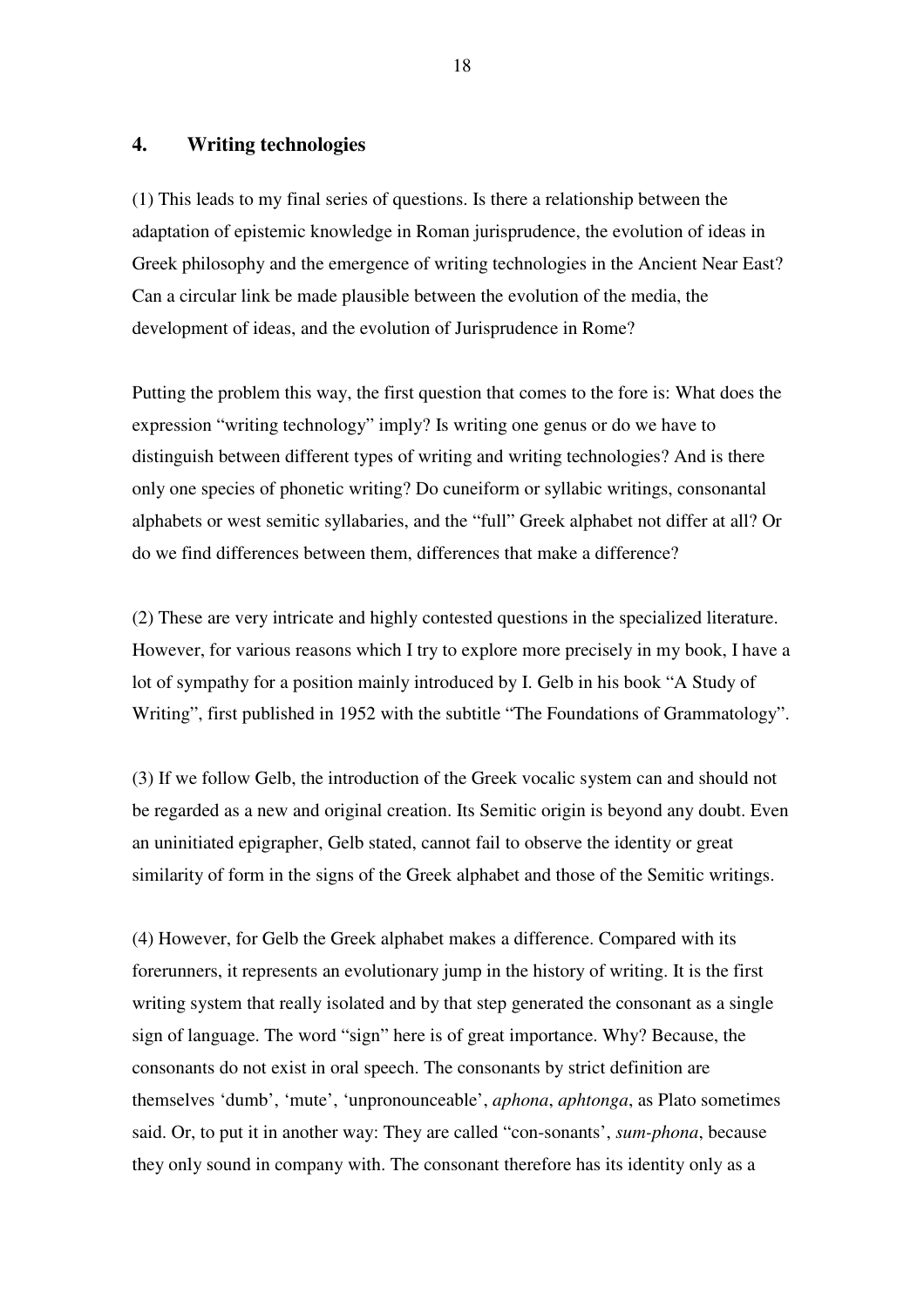visual sign. Or, to slightly modify an observation Gilbert Ryle made in 1960: While phonemes like b and c are not phonetic atoms, characters like b and x are graphic atoms (57). That is, in a nutshell, why Gelb considers the Greek alphabet to be the first true and full alphabet, while all other so-called alphabets for him actually remained cases of syllabic writing.

"If the alphabet is defined as a system of signs expressing single sounds of speech, then the first alphabet which can justifiably be so called is the Greek alphabet." (I. Gelb, A Study of Writing, 1952/1965, p.166)

(5) Because of Gelb's lucid reconstruction of the history of writing, many scholars like, for example, the classicist Eric Havelock, in dozens of publications traced the capacity for abstract analysis back to the emergence of the Greek alphabet. For Havelock, it was exactly this difference between alphabetic writing and its forerunners that could help us to understand the emergence of epistemic knowledge in Greek philosophy and dialectics. And for Havelock the linkage between the Greek alphabet and abstract thinking was exactly that the writing technology confronted its observers to written abstractions and by that to go beyond the empiricism of orality.

"The Greek system got beyond empiricism, by abstracting the nonpronounceable, nonperceptible elements contained in the syllables. We now style these elements'"con-sonants' (*sumphona*, …). Their creation separated out an unpronounceable component of linguistic sound and gave it a visual entity."<sup>11</sup>

(6) As I said, I have a lot of sympathy with this standpoint, but I have not fully made up my mind yet. Nevertheless, for me one thing seems to be clear: Gelb's and Havelock's theory have very strong force, not at least because they have been and still are proven again and again tenable (for instance, in a newer linguistic publication by Ch. Stetter). These publications especially confirm that alphabetic-writing can not fully be understood in a concept of representation: The mere consonant, the phoneme as such, is a discovery of script. It does not represent an entity of oral language.

<sup>&</sup>lt;sup>11</sup> E. Havelock, The muse learns to write, 1986, p. 60.